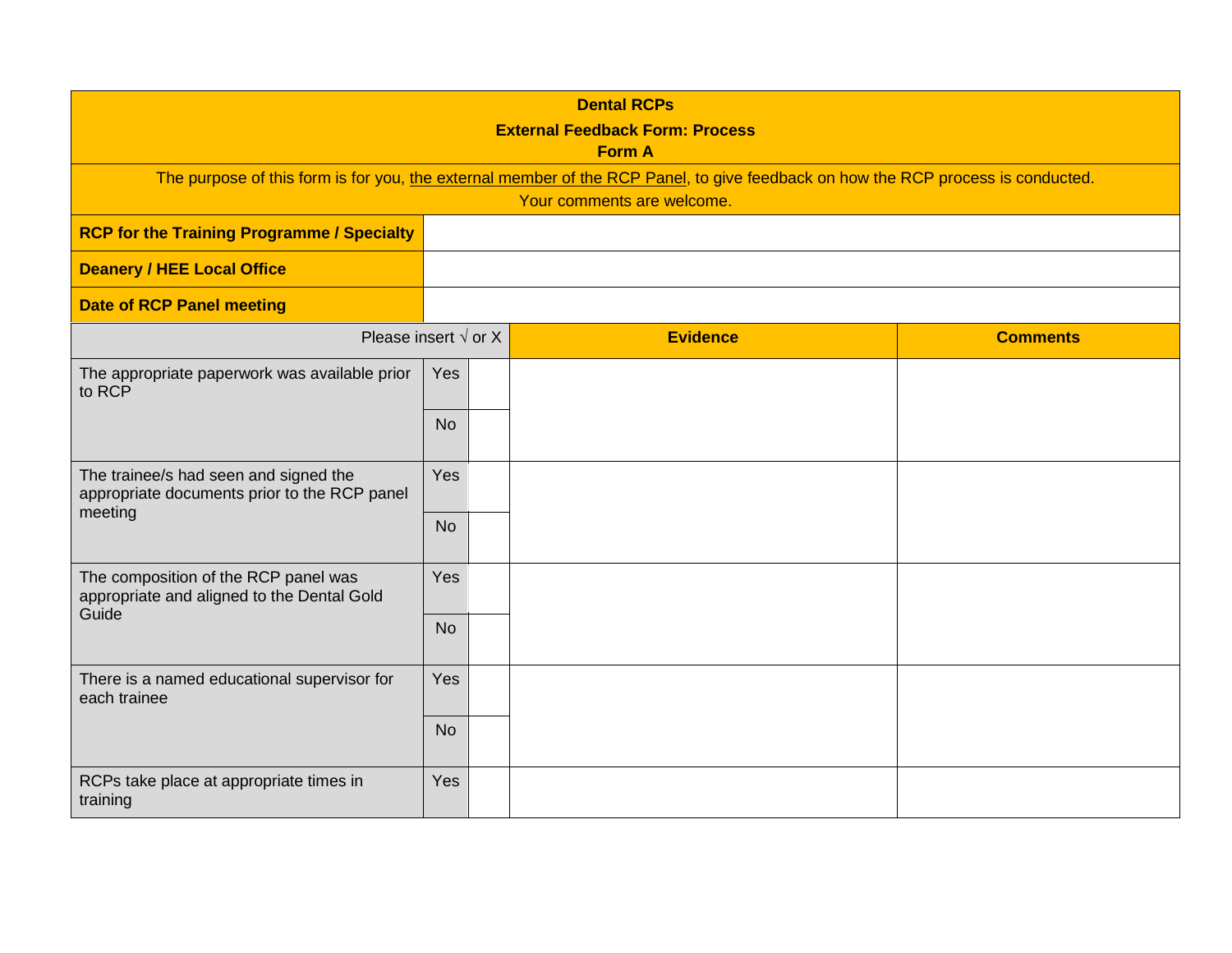|                                                                                             | <b>No</b>  |  |  |
|---------------------------------------------------------------------------------------------|------------|--|--|
| Do you feel that the RCP process you have<br>taken part in is fit for purpose?              | <b>Yes</b> |  |  |
|                                                                                             | <b>No</b>  |  |  |
| Was full consideration given to all the evidence<br>submitted (including trainee comments)? | Yes        |  |  |
|                                                                                             | <b>No</b>  |  |  |

| <b>Dental RCPs</b><br><b>External Feedback Form: Quality of Training</b><br><b>Form B</b><br>The purpose of this forms is for you, the external member of the RCP panel, to give feedback on the Quality of the training programmes provided.<br>Your comments are welcome |            |                 |                 |  |  |
|----------------------------------------------------------------------------------------------------------------------------------------------------------------------------------------------------------------------------------------------------------------------------|------------|-----------------|-----------------|--|--|
|                                                                                                                                                                                                                                                                            |            | <b>Evidence</b> | <b>Comments</b> |  |  |
| Is there evidence that trainees are well<br>supported in their training?                                                                                                                                                                                                   | <b>Yes</b> |                 |                 |  |  |
|                                                                                                                                                                                                                                                                            | <b>No</b>  |                 |                 |  |  |
| There is a regular structured appraisal for all<br>trainees                                                                                                                                                                                                                | Yes        |                 |                 |  |  |
|                                                                                                                                                                                                                                                                            | <b>No</b>  |                 |                 |  |  |
| Clinical training - Do you have any concerns<br>regarding the range of clinical opportunities<br>available for any programme/trainee?                                                                                                                                      | <b>Yes</b> |                 |                 |  |  |
|                                                                                                                                                                                                                                                                            | <b>No</b>  |                 |                 |  |  |